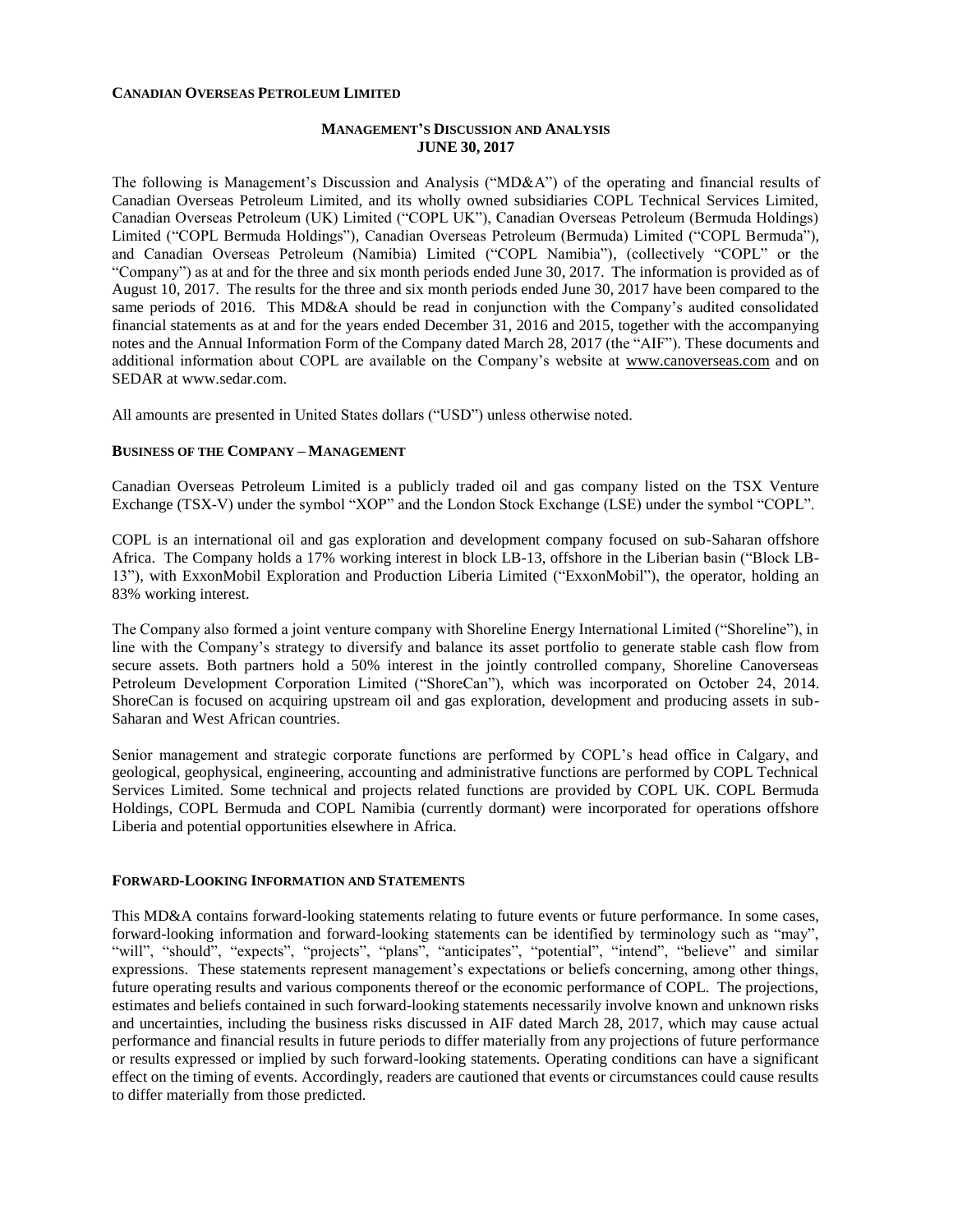### **FORWARD-LOOKING INFORMATION AND STATEMENTS (CONTINUED)**

Forward-looking statements included or incorporated by reference in this document include statements with respect to:

- the Company's current strategy to establish and grow an oil and gas business (the "Overview and Overall Performance", "Outlook" and "Liquidity and Capital Resources" sections);
- the Company's plans to further evaluate LB-13 (the "Overview and Overall Performance and "Outlook" sections;
- the Company's ability to raise capital and obtain the financing necessary to develop profitable oil operations (the "Overview and Overall Performance", "Outlook" and "Liquidity and Capital Resources" sections);
- the Company's assumptions in respect of valuation of Warrants (as defined herein) (the "Derivative Gain / Loss" section);
- the Company's ability to manage its financial and operational risks (the "Overview and Overall Performance", "Financial Instruments", "Commitments and Contractual Obligations" and "Liquidity and Capital Resources" sections).

The Company's MD&A and AIF for the year ended December 31, 2016 describe major risks, material assumptions and other factors related to forward-looking information and forward-looking statements that could influence actual results and are incorporated herein by reference. These risks, assumptions and other factors have been provided for readers to gain a more complete perspective on COPL's future operations. However, readers should be cautioned that the list of factors is not exhaustive and that this information may not be appropriate for other purposes. Forward-looking information and forward-looking statements included or incorporated by reference in this MD&A are valid only as at the date of this MD&A, and the Company does not intend to update or revise these forward-looking statements and forward-looking information except as required by applicable securities laws. The forward-looking information and forward-looking statements contained in this MD&A are expressly qualified by this cautionary statement.

### **OVERVIEW AND OVERALL PERFORMANCE \***

In the second quarter of 2017, the Company continued to identify, evaluate and pursue exploration and development opportunities in West African countries. The Company continues to be focused on offshore opportunities that its seasoned technical team has strength in evaluating and developing.

## *Liberia*

Since April 5, 2013, following the Liberian Legislature's ratification of the Production Sharing Contract ("PSC") governing Block LB-13 offshore Liberia, the Company holds a 17% working interest in Block LB-13, with the remaining 83% being held by ExxonMobil, who is the operator under the license. The Company's share of all joint interest costs and the gross drilling costs up to \$120 million is carried by ExxonMobil.

It was announced on November 23, 2016 that ExxonMobil had commenced drilling operations on the Mesurado-1 exploration well on November 22, 2016 – utilizing the Drillship Seadrill West Saturn. On December 19, 2016, it was announced that the Mesurado-1 well had reached total depth. It was reported that the well, targeting oil in a sequence of Late Cretaceous Santonian-age sands, intersected 145 metres (475 feet) of net sand of which 118 metres (387 feet) were deemed to be "reservoir quality." No hydrocarbons were indicated by the logging while drilling operations performed across the targeted intervals.

ExxonMobil, the operator, plugged and abandoned the well and released the rig on December 27, 2016. The Mesurado-1 well fulfills the work obligations of the second exploration period under the Liberian PSC. The lack of hydrocarbons in the thick turbidite sands encountered at Mesurado-1 has caused the Company to do additional work on the 3D seismic over Block LB-13 to re-evaluate other leads that have been mapped on this block. Upon this evaluation, a decision will be made whether or not to proceed into the third exploration phase of the PSC at LB-13 as the second exploration phase expires on September 25, 2017.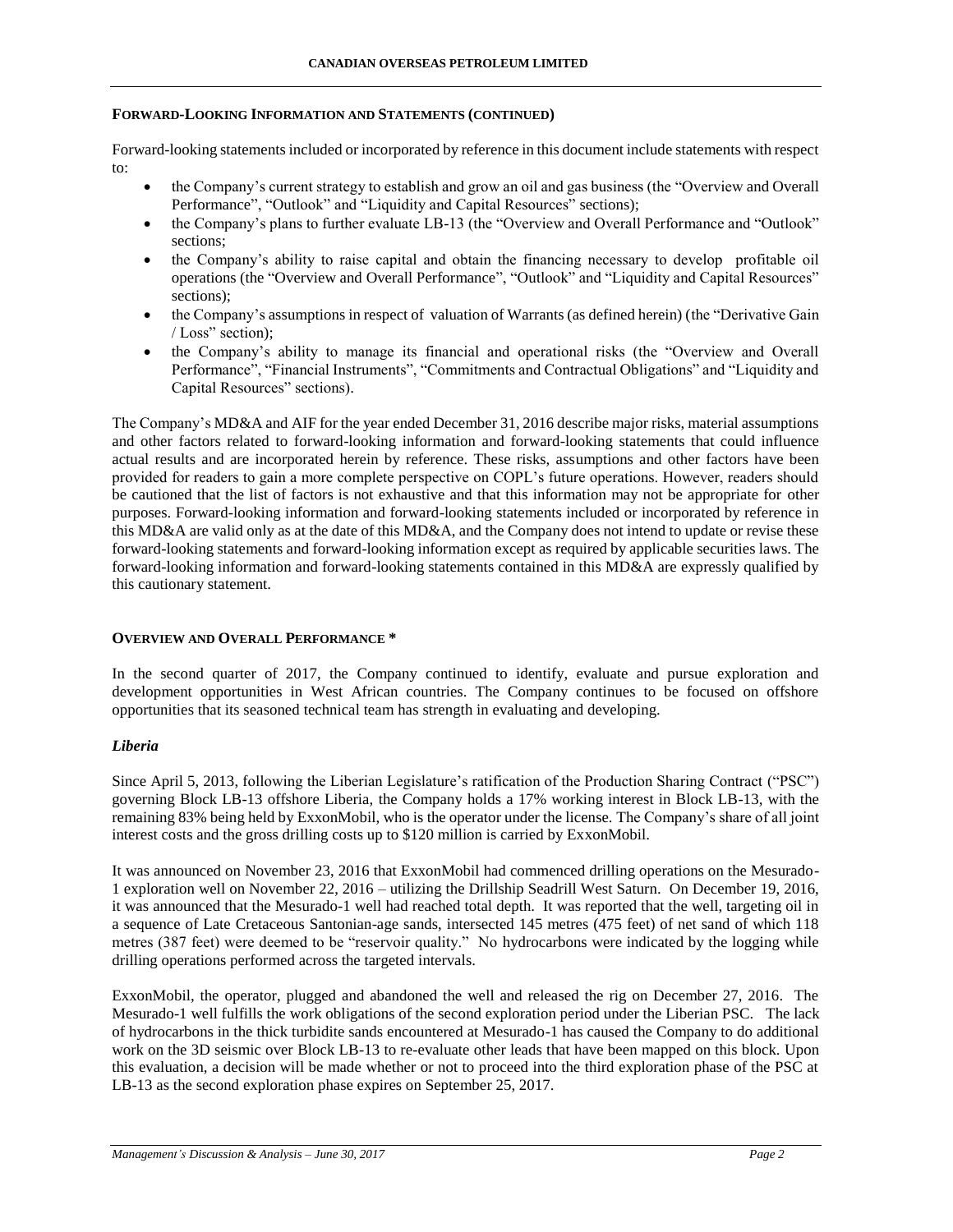## **OVERVIEW AND OVERALL PERFORMANCE \* (CONTINUED)**

## *Expansion of sub-Saharan Portfolio*

As part of the Company's stated strategy to expand its interests and to generate stable cash flow from secure assets, the Company continues to assess opportunities in sub-Saharan Africa and other places worldwide.

The Company and Shoreline, an unrelated company, incorporated ShoreCan in October 2014 in Bermuda to focus on acquisitions of upstream oil and gas exploration, development and producing assets in sub-Saharan Africa. Both partners hold a 50% interest in the jointly controlled entity.

On September 14, 2016, COPL announced that ShoreCan had completed the acquisition of 80% of the share capital of Essar Exploration and Production Limited (Nigeria) ("Essar Nigeria"). Essar Nigeria's sole asset is a 100% interest and operatorship of oil prospecting license, located about 50 kilometres offshore in the central area of the Niger Delta ("OPL 226"). As a party to a PSC for OPL 226, Essar Nigeria is required to seek Nigerian Government ministerial consent for the transaction. The respective application has been made and the parties to the transaction are awaiting its approval.

OPL 226 has an area of 1530 km<sup>2</sup> and is situated in water depths ranging from 40 to 80 meters. It offers oil appraisal and development opportunities having near term oil production potential and significant exploration upside. Historically, four of the five wells with oil and gas shows were drilled in 1972 and 1973, however, the most recent fifth well (Noa-1) was an oil discovery drilled in 2001. ShoreCan, in the last year, has completed additional seismic processing of the most recent 568 km<sup>2</sup> 3D seismic survey acquired by Essar Nigeria in 2012. The advanced seismic processing techniques, applied to this data set by ShoreCan, were successfully completed to differentiate oil-bearing sands from gas-bearing or water-bearing sands. ShoreCan plans to drill an exploitation well adjacent to the Noa-1 discovery well in the latter part of the fourth quarter of 2017. At the request of COPL, Netherland, Sewell & Associates, Inc. ("NSAI") prepared an independent report (the "Report") in accordance with Canadian National Instrument 51-101 evaluating the Contingent and Prospective Resources attributed to OPL 226, as of December 31, 2016. The Contingent and Prospective Resource volumes estimated in the NSAI report are disclosed in the Company's AIF dated March 28, 2017 under Appendix A in accordance with NI-51-101 rules and regulations.

*\* This section contains forward-looking information. Please see the "Forward-looking Information and Statements" section (at the beginning of this document) for a discussion of risks and uncertainties relating to such information.*

## **OUTLOOK \***

The Company's strategy is to grow its international oil and gas business offshore sub-Saharan Africa and elsewhere in the world by farming into, and/or acquiring interests in, exploration, unappraised and/or undeveloped assets as well as in producing assets using the expertise and experience of its senior management team.

The Company's short-term operations will focus on:

- working with ExxonMobil to evaluate Mesurado-1 results and other prospects on Block LB-13 offshore Liberia;
- working to progress the planning of future exploitation drill locations in Nigeria on OPL 226; and
- working to successfully conclude the variety of new opportunities available in Africa and elsewhere.

Currently the Company does not have material cash inflows and/or adequate financing to develop profitable operations. The Company is pursuing exploration projects and contracts that will require substantial additional financing before they are able to generate positive cash flows. Accordingly, the Company's continued successful operation is dependent on its ability to obtain additional financing. There is no assurance that the Company will be able to obtain adequate financing in the future or that such financing will be obtained on terms advantageous to the Company. With no assurance such financing will be obtained in future, there is material uncertainty that may cast substantial doubt on the Business' ability to continue as a going concern. All of these factors represent events, risks or uncertainties that management believes will materially affect the Company's future performance.

*\* This section contains forward-looking information. Please see the "Forward-looking Information and Statements" section (at the beginning of this document) for a discussion of risks and uncertainties relating to such information.*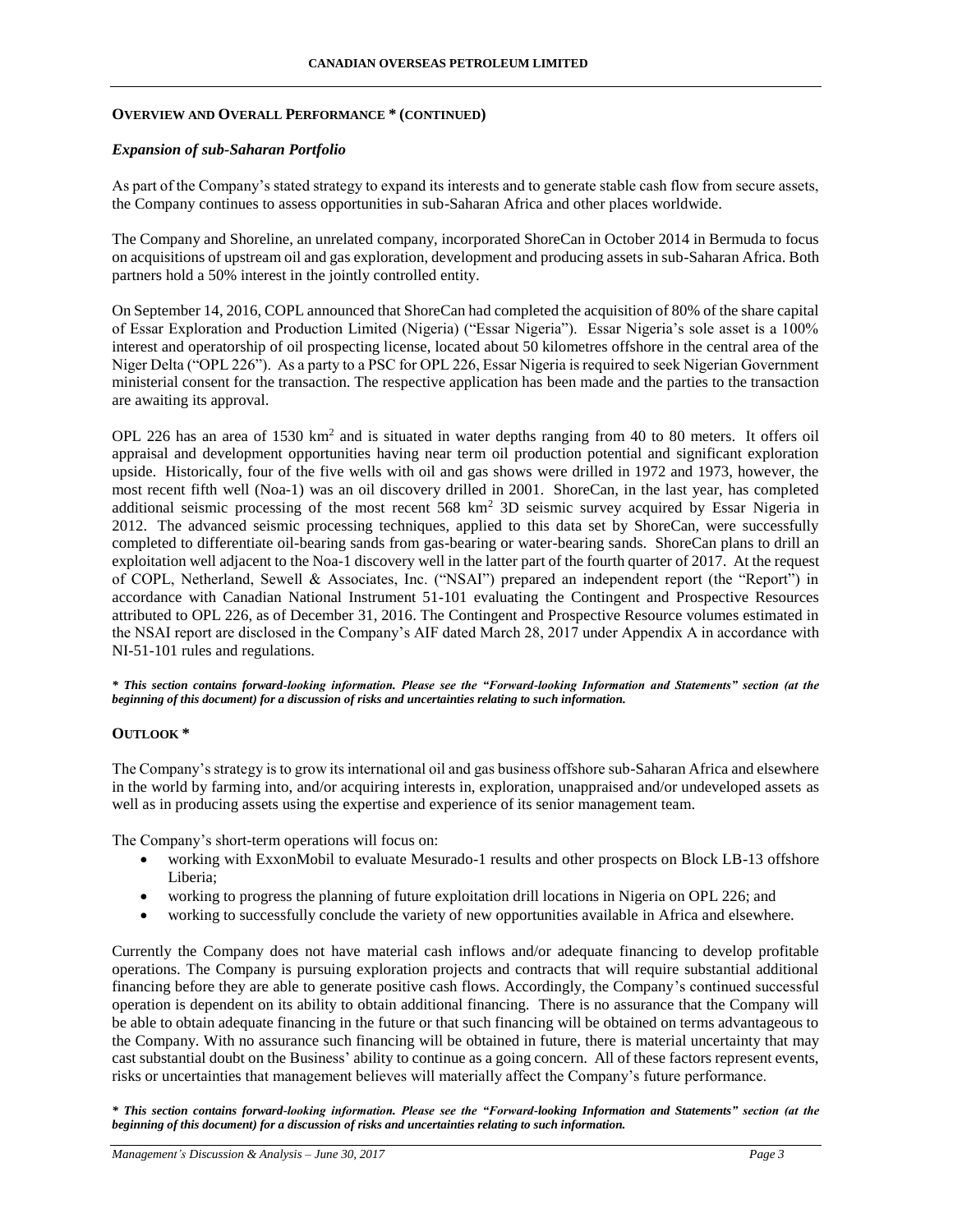#### **CANADIAN OVERSEAS PETROLEUM LIMITED**

### **FINANCIAL SUMMARY**

General and administrative costs were \$1.1 million and \$2.2 million for the three and six months ended June 30, 2017 (net of \$0.1 and \$0.2 million of costs allocated to exploration projects, respectively), compared to \$1.4 million and \$2.4 million for the same periods in 2016 (net of \$0.1 and \$0.2 million of costs allocated to exploration projects, respectively). A foreign exchange gain of \$0.1 million and \$0.2 million was recognized for the three and six months ended June 30, 2017, compared to a foreign exchange loss of \$0.2 million and 0.2 million for the same periods in 2016. The Company recognized a gain on derivative of \$0.1 million and \$0.4 million for the three and six months ended June 30, 2017, compared to a gain of \$0.4 million and a loss of \$0.3 million for the same periods in 2016. Stock-based compensation expense of \$1.3 million was recorded for the three and six months ended June 30, 2016 in relation to stock options granted in May 2016; there were no stock options granted in 2017. The interest income of \$2,000 and \$7,000 was recorded for the three and six months ended June 30, 2017, compared to \$7,000 and \$10,000 for the same periods in 2016. The loss recognized on the Company's investment in ShoreCan was \$52,000 and \$53,000 for the three and six months ended June 30, 2017, compared to \$nil and \$2,000 for the same periods in 2016. As a result, the Company's net loss amounted to \$0.9 million and \$1.7 million for the three and six months ended June 30, 2017, compared to net loss of \$2.5 million and \$4.2 million for the three and six months ended June 30, 2016.

As at June 30, 2017, the Company's cash and cash equivalents amounted to \$3.9 million. Cash used in operating activities amounted to \$2.1 million for the six months ended June 30, 2017 compared to \$2.6 million for the same period in 2016. Cash provided by financing activities amounted to \$3.5 million for the six months ended June 30, 2017 compared to \$6.0 million for the same period in 2016. Cash used in investing activities amounted to \$0.3 million for the six months ended June 30, 2017, compared to \$0.1 million for the six months ended June 30, 2016.

## **SELECTED QUARTERLY INFORMATION**

## **DISCUSSION OF OPERATIONS**

The Company has not had significant revenue from operations in either of its last two financial years. The following table summarizes the Company's financial results for the three and six months ended June 30, 2017 and 2016:

| $(\$ 000's)$ except per share                                                                                                                                                             | Three months                                  | Three months                                         | Six months                                      | Six months                                               |
|-------------------------------------------------------------------------------------------------------------------------------------------------------------------------------------------|-----------------------------------------------|------------------------------------------------------|-------------------------------------------------|----------------------------------------------------------|
|                                                                                                                                                                                           | ended                                         | ended                                                | ended                                           | ended                                                    |
|                                                                                                                                                                                           | June 30, 2017                                 | June 30, 2016                                        | June 30, 2017                                   | June 30, 2016                                            |
| Administrative expenses<br>Stock-based compensation<br>Interest income<br>Derivative $(gain) / loss$<br>Foreign exchange (gain) / loss<br>Loss on investment in joint venture<br>Net loss | \$1,096<br>(2)<br>(103)<br>(119)<br>52<br>930 | \$<br>1,390<br>1,268<br>(7)<br>(395)<br>202<br>2,472 | \$2,226<br>(7)<br>(370)<br>(177)<br>53<br>1,736 | \$<br>2,428<br>1,268<br>(10)<br>259<br>248<br>2<br>4,222 |
| Per share loss (basic and diluted)<br>Outstanding common shares at<br>June $301$<br>Weighted average common shares<br>- basic                                                             | \$<br>0.00<br>1,273,139,350<br>746,8978,592   | \$<br>0.00<br>606,263,207<br>562,579,617             | \$<br>0.00<br>1,273,139,350<br>682,376,919      | \$<br>0.01<br>606,263,207<br>522,459,407                 |
| Cash used in operating activities                                                                                                                                                         | \$                                            | 1,849                                                | 2,050                                           | 2,584                                                    |
|                                                                                                                                                                                           | 1,164                                         | \$.                                                  | \$                                              | \$.                                                      |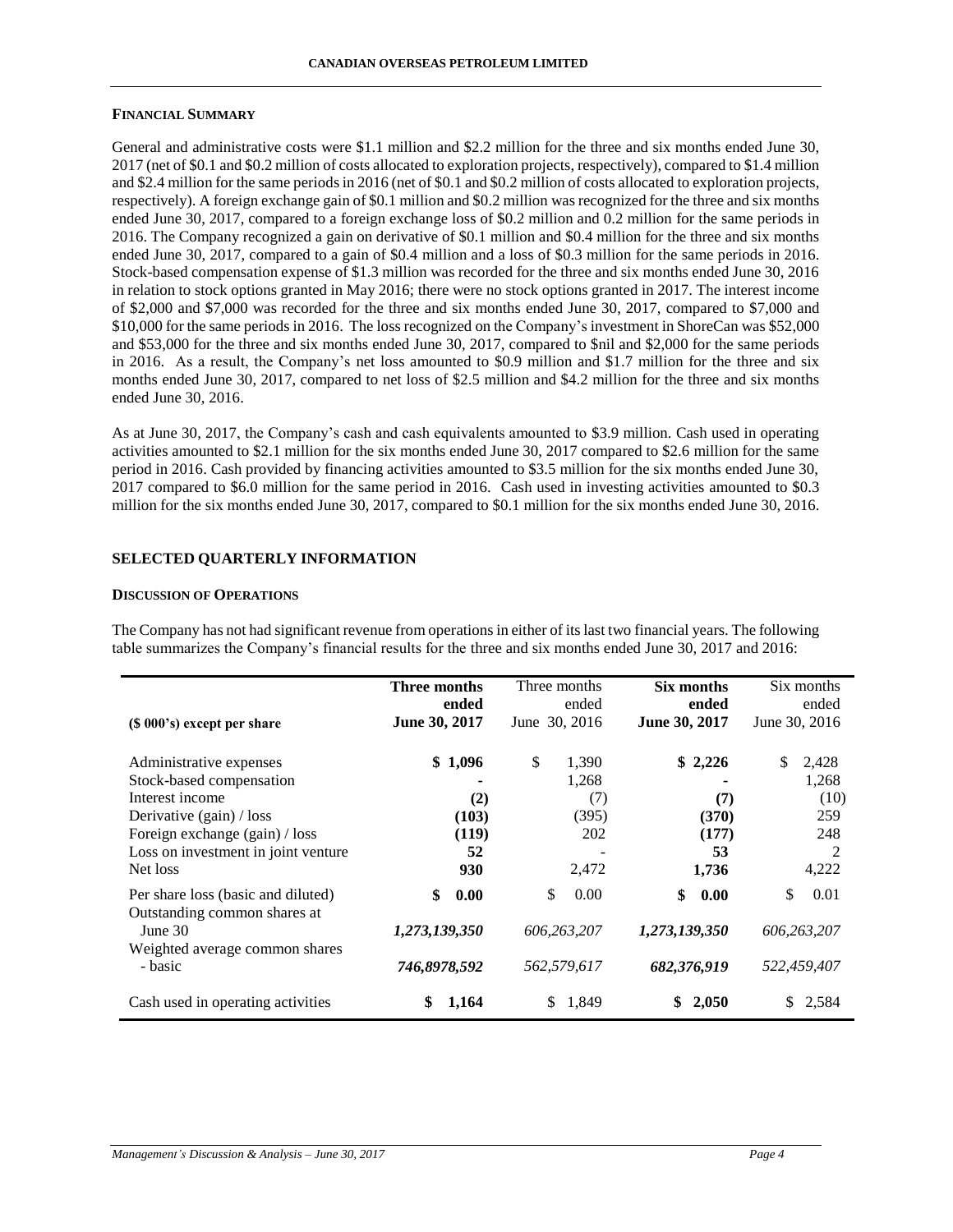## **SELECTED QUARTERLY INFORMATION (CONTINUED)**

### *Administrative Expenses*

A breakdown of administrative expenses is as follows:

|                                                    | Three months  | ended   | Three months                | ended | Six months<br>ended | Six months<br>ended |
|----------------------------------------------------|---------------|---------|-----------------------------|-------|---------------------|---------------------|
| $(S\ 000's)$                                       | June 30, 2017 |         | June 30, 2016 June 30, 2017 |       |                     | June 30, 2016       |
| Administrative:                                    |               |         |                             |       |                     |                     |
| Payroll and related costs                          | \$            | 466     | \$                          | 577   | \$<br>1.023         | \$<br>1,114         |
| External directors' fees and related<br>costs      |               | 122     |                             | 238   | 259                 | 344                 |
| Consulting services                                |               | 189     |                             | 188   | 234                 | 278                 |
| Professional services                              |               | 32      |                             | 15    | 178                 | 58                  |
| Travel expenses                                    |               | 92      |                             | 121   | 192                 | 208                 |
| Office expenses                                    |               | 156     |                             | 175   | 323                 | 327                 |
| Stock exchanges, transfer agent and UK agents fees |               | 63      |                             | 61    | 116                 | 87                  |
| Other general and administrative                   |               | 55      |                             | 78    | 103                 | 117                 |
| Costs allocated to exploration projects            |               | (79)    |                             | (63)  | (202)               | (105)               |
| Total administrative                               |               | \$1,096 | \$                          | 1,390 | \$2.226             | \$<br>2.428         |

Administrative expenses amounted to \$1.1 and \$2.2 million for the three and six months ended June 30, 2017, compared to \$1.4 and 2.4 million for the same periods in 2016, and are presented net of costs allocated to exploration projects which amounted to \$79,000 and \$202,000 for the three and six months ended June 30, 2017, compared to \$63,000 and \$105,000 for the same periods in 2016.

The decrease in net administrative expenses of \$0.3 and \$0.2 million for the three and six months ended June 30, 2017, compared to the same periods in 2016 resulted mainly from:

- a decrease in payroll and related costs and travel costs due to lower employment levels in 2017,
- lower external directors' fees in 2017 as a one-time additional fee was incurred in 2016,
- a decrease in consulting services, mainly accounting and reporting services, and
- higher amounts allocated to the exploration project due to geological and geophysical reassessment of Liberia block LB-13 in 2017;

partially offset by:

an increase in professional services, mainly legal services in respect of potential new projects.

### *Interest Income*

Interest income earned was \$2,000 and \$7,000 for the three and six months ended June 30, 2017, compared to \$7,000 and \$10,000 for the same periods in 2016. The interest income relates to interest earned on cash held at banks.

## *Derivative Gain / Loss\**

The Company has 293,850,267 various Common Share purchase warrants ("Warrants") that were issued in 2015, 2016 and June 2017 and are outstanding as at June 30, 2017. These Warrants' exercise prices are in CAD or GBP and the Company's stocks are traded in CAD or GBP, however, the Company's functional currency is USD. As there is variability in the exchange rates, these Warrants are classified as derivative financial instruments, a derivative liability was recognized as at the date of grant and subsequently, the derivative liability is revalued at each balance sheet date until Warrants are exercised or expire.

As at June 30, 2017, the Warrants outstanding as at that date and recognized as derivative financial instruments were revalued and a derivative gain of \$0.1 million and \$0.4 million was recognized for the three and six months ended June 30, 2017, compared to the derivative gain of \$0.4 million and the derivative loss of \$0.3 million recognized in the same periods of 2016.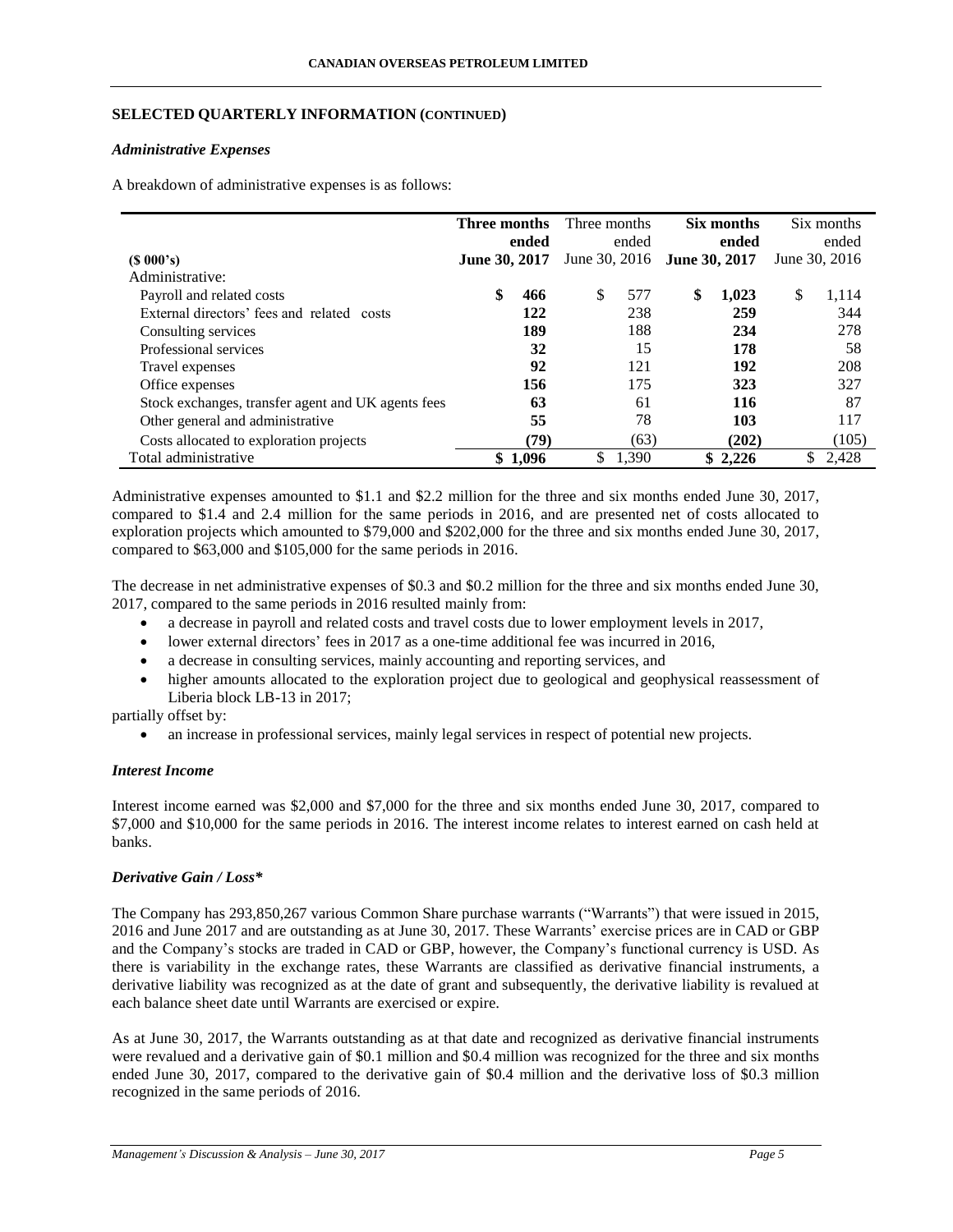## **SELECTED QUARTERLY INFORMATION (CONTINUED)**

### *Derivative Gain / Loss\*(continued)*

The derivative gain recorded for the periods ended June 30, 2017 represents a decrease in Warrants' fair values mainly due to a decrease in the Company's stock price from CAD \$0.03 (\$0.02) as at December 31, 2016 to CAD \$0.01 (\$0.008) as at June 30, 2017 and shorter time to expiry date. The estimated derivative liability as at June 30, 2017, is valued at \$0.2 million (December 31, 2016 - \$0.3 million). The fair value of warrants recognized as derivative financial instruments was estimated using a Black-Scholes option pricing model (the assumptions used for the Black-Scholes model are discussed in Note 5 accompanying the Company's unaudited condensed consolidated financial statements as at June 30, 2017).

*\* This section contains forward-looking information. Please see the "Forward-looking Information and Statements" section (at the beginning of this document) for a discussion of risks and uncertainties relating to such information.*

## *Foreign Exchange Gain*

A foreign exchange gain of \$0.1 million and \$0.2 million was recognized for the three and six months ended June 30, 2017 (compared to foreign exchange losses of \$0.2 million for the same periods in 2016), which relates mainly to a gain on translation of cash, cash equivalents and accounts payable denominated in currencies other than USD.

## *Loss on Investment in Joint Venture*

The Company currently holds a 50% interest in a jointly controlled entity, ShoreCan. For the three and six months ended June 30, 2017, the Company charged ShoreCan \$0.3 million and \$0.5 million for management and technical services, which were included in ShoreCan's general and administration expenses for the same period. These amounts of revenue were reversed from the Company's revenue and investment in joint venture.

For the three and six months ended June 30, 2017, the Company's share in ShoreCan's losses of \$0.4 million and \$ 0.8 million respectively (\$0.6 million and \$1.2 million for comparable periods of 2016) exceed the Company's net investment in ShoreCan of \$52,000 and \$53,000 for these periods (\$nil and \$2,000 for same periods of 2016). Accordingly, under the equity method, the loss on investment recognized by the Company amounted to \$52,000 and \$53,000 for the three and six months ended June 30, 2017 (\$nil and \$2,000 for comparable periods of 2016).

### **COMPARATIVE FINANCIAL POSITION ITEMS**

The following table summarizes the Company's financial position as at June 30, 2017 and December 31, 2016:

| $(S 000's)$ except per share      | <b>June 30,</b><br>2017 | December 31,<br>2016 |
|-----------------------------------|-------------------------|----------------------|
| Cash and cash equivalents         | 3,873<br>\$             | 2,565<br>S           |
| Exploration and evaluation assets | 15,609                  | 15,407               |
| Total assets                      | 19,962                  | 18,480               |
| Non-current financial liabilities | 151                     | 335                  |
| Share capital                     | 128,144                 | 124,874              |
| Shareholders' equity              | 18,557                  | 17,154               |

Economic and industry factors and their respective impact on the Company for the quarter ended June 30, 2017, are substantially unchanged since the year ended December 31, 2016.

### *Cash and Cash Equivalents*

The increase in cash and cash equivalents of \$1.3 million during the first six months of 2017 relates mainly to proceeds from equity financing closed in the second quarter of 2017 of \$3.5 million, partially offset by cash utilized in operating activities of \$2.1 million.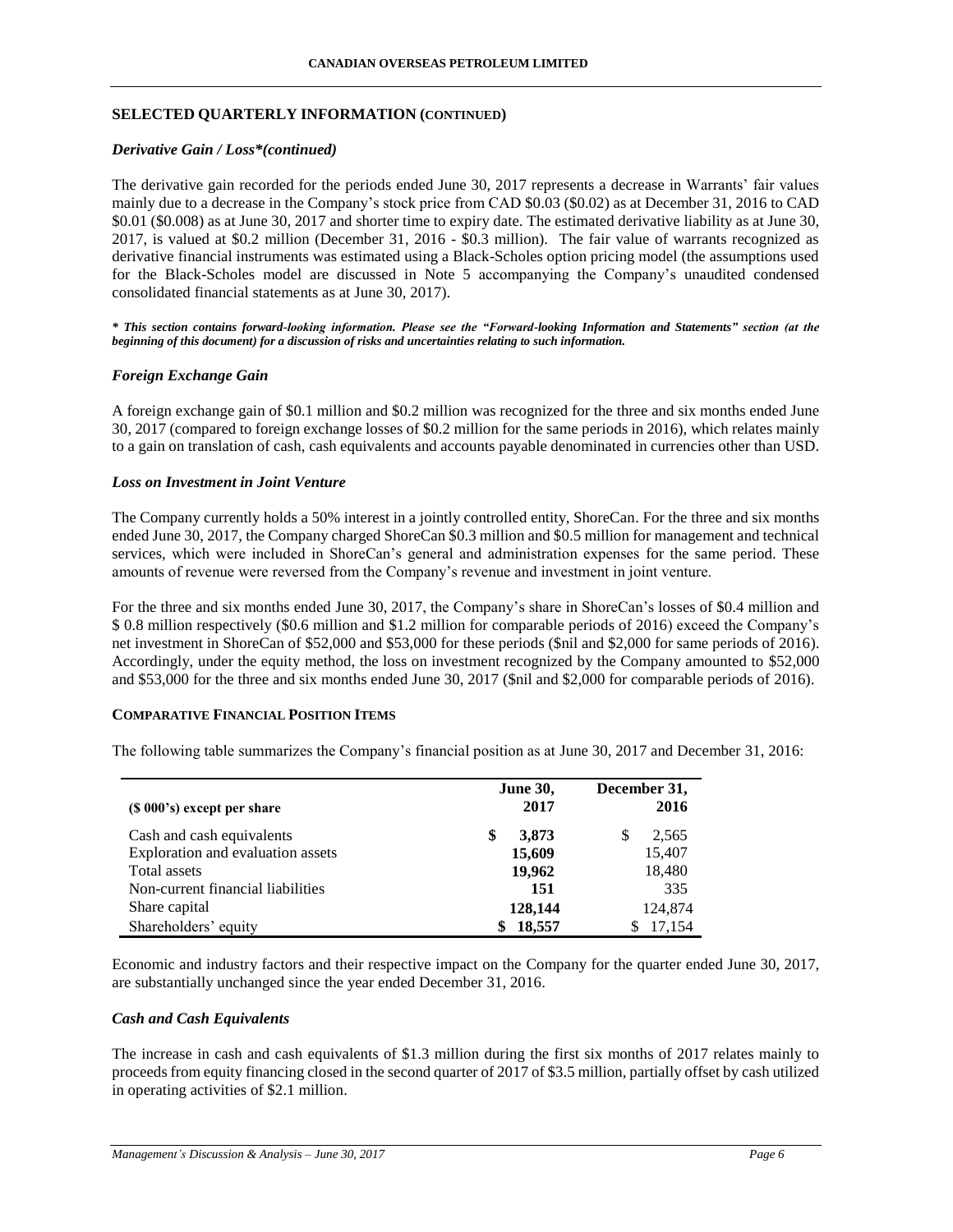## **COMPARATIVE FINANCIAL POSITION ITEMS (CONTINUED)**

### *Investment in joint venture*

The Company's investment in joint venture, relates to a 50% share of ShoreCan, the jointly controlled entity and represents a 50% share in ShoreCan's assets and liabilities. As the Company's share of ShoreCan's net liabilities exceeded the Company's net interest in ShoreCan as at June 30, 2017, under the equity method, the Company discontinued recognizing its share of future losses and the carrying amount of the investment in the jointly controlled entity was \$nil as at June 30, 2017 (\$nil as at December 31, 2016).

## *Exploration and Evaluation Assets*

| $(S\ 000's)$                                                                  | <b>June 30,</b><br>2017 | December 31,<br>2016 |
|-------------------------------------------------------------------------------|-------------------------|----------------------|
| $E&E$ assets – opening balance<br>Capitalized geological and geophysical work | \$15,407<br>202         | \$16,455<br>273      |
| Derecognition of exploration and evaluation<br>assets                         |                         | (1,321)              |
| Total capitalized exploration and<br>evaluation costs                         | \$15,609                | \$15,407             |

The Company holds a 17% working interest in Block LB-13 offshore Liberia, with the remaining 83% being held by ExxonMobil Exploration and Production Liberia Limited, who is the operator under this license. As at June 30, 2017, the Company's exploration and evaluation assets ("E&E") relate entirely to the Liberia project and consists mainly of 3D seismic of Block LB-13 and capitalized geological and geophysical evaluation work conducted on this block, net of \$1.3 million of E&E derecognized in 2016, further to drilling Mesurado-1 well that was not commercially successful. The Company performs further geological and geophysical analysis on the rest of block LB-13 in order to decide whether or not to proceed into the third exploration phase of the PSC at LB-13 as the second exploration phase expires on September 25, 2017.

## *Total Assets*

Total assets increased by \$1.5 million from \$18.5 million as at December 31, 2016 to \$20.0 million as at June 30, 2017. This increase is mainly a result of an increase in cash and cash equivalents.

### *Non-current Financial Liability*

Non-current financial liability of \$0.2 million as at June 30, 2017 and \$0.3 million as at December 31, 2016 represents entirely the valuation of Warrants issued by the Company in currencies other than USD. As there is variability in the exchange rates, these Warrants are classified as derivative financial instruments and a derivative liability is recognized as at the date of issue; subsequently, the derivative liability is revalued at each balance sheet date until Warrants are exercised or expire. As at June 30, 2017, the derivative liability represents a valuation of warrants issued during 2015, 2016 and broker's warrants issued (further to equity financing) in June 2017 and still outstanding as at June 30, 2017. The fair value of Warrants is estimated using a Black-Scholes option pricing model (the assumptions used for the model are discussed in the notes accompanying the Company's unaudited condensed consolidated financial statements as at June 30, 2017).

## *Shareholders' Equity*

The increase in shareholders' equity of \$1.4 million from \$17.2 million as at December 31, 2016 to \$18.6 million as at June 30, 2017 relates to:

- an increase in share capital of \$3.3 million as a result of common shares issued further to a financing closed in June 2017, net of valuation of related broker's warrants that are recognized as a derivative liability and net of issue costs (as discussed in "Share Capital" section);
- offset by the net loss of \$1.7 million for the six months ended June 30, 2016, and
- an increase in accumulated other comprehensive loss of \$0.1 million that represents an unrealized foreign exchange loss on translation of foreign subsidiary.

As at June 30, 2017 and August 10, 2017 the Company has 1,273,139,350 Common Shares issued and outstanding.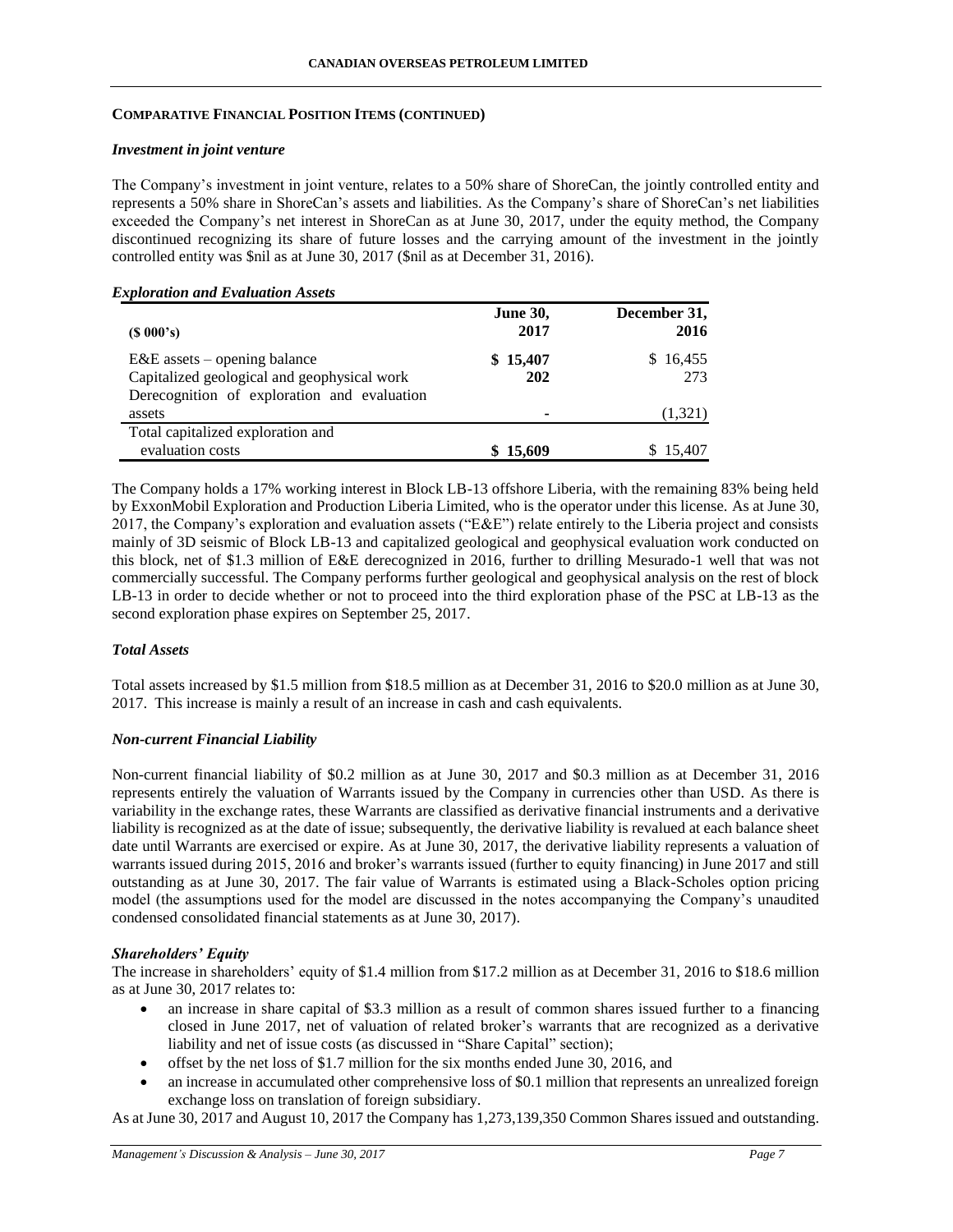## **SUMMARY OF QUARTERLY RESULTS**

Eight most recent quarters:

| (S 000's)                                 | June 30, 2017 | <b>March 31, 2017</b> | <b>December 31, 2016</b> | <b>September 30, 2016</b> |
|-------------------------------------------|---------------|-----------------------|--------------------------|---------------------------|
| Revenue                                   |               |                       |                          |                           |
| Income $/(Loss)$                          | (930)         | (806)                 | 3.972                    | (6,511)                   |
| $/$ (Loss) per share -<br><b>Earnings</b> |               |                       |                          |                           |
| basic & diluted                           | (0.00)        | (0.00)                | 0.01                     | (0.01)                    |
|                                           |               |                       |                          |                           |
| (S 000's)                                 | June 30, 2016 | <b>March 31, 2016</b> | <b>December 31, 2015</b> | September 30 2015         |
| Revenue                                   |               |                       |                          |                           |

**Loss** (2,472) (2,472) (1,750) (1,943) (980) **Loss per share - basic & diluted** (0.00) (0.00) (0.00) (0.00) (0.00) (0.00)

The revenue in all quarters consists of interest income earned on cash balances held at banks.

Significant fluctuations in the Company's quarterly net results during 2017, 2016 and 2015 were mainly due to non-cash items recorded during the quarters in respect of E&E derecognition, stock-based compensation and changes in derivatives valuation as follows:

|                                 | June 30, 2017            | <b>March 31, 2017</b> | <b>December 31, 2016</b> | <b>September 30, 2016</b> |
|---------------------------------|--------------------------|-----------------------|--------------------------|---------------------------|
| (S 000's)                       |                          |                       |                          |                           |
| Derecognition of E&E assets     | $\overline{\phantom{0}}$ | -                     | (1,321)                  |                           |
| <b>Stock-based compensation</b> |                          |                       | (568)                    | (261                      |
| Derivative gain/(loss)          | 103                      | 267                   | 7.199                    | (4.814)                   |

| (S 000's)                              | June 30, 2016 | <b>March 31, 2016</b>    |                          | December 31, 2015   September 30 2015 |
|----------------------------------------|---------------|--------------------------|--------------------------|---------------------------------------|
| <b>Derecognition of E&amp;E assets</b> |               |                          |                          |                                       |
| <b>Stock-based compensation</b>        | 1.268)        | $\overline{\phantom{0}}$ | $\overline{\phantom{0}}$ |                                       |
| Derivative gain/(loss)                 | 395           | (654)                    |                          | .060                                  |

In the fourth quarter of 2016, the Company derecognized \$1.3 million of its E&E assets in respect of its project in Liberia (discussed in "Exploration and Evaluation Assets" section). There were no E&E write-offs recorded in in other quarters under review.

The stock-based compensation was recognized in second, third and fourth quarter of 2016 in respect of stock options granted during these periods. There were no stock options granted in 2017 or in 2015.

Derivative gain and loss represents a change in valuation of the Company's Warrants that are recognized as derivative financial instruments and outstanding as at each balance sheet date (discussed in "Derivative Gain/Loss" section). Warrants' fair values are estimated based on Black-Scholes options pricing model and significant quarterly fluctuations in derivative liability are mainly due to fluctuations in the Company's stock price as at each quarter end. In addition, new Warrants issued in second quarter of 2016 and 2017 increased the number of Warrants recognized as derivatives from 84.8 million as at December 31, 2015 to 204.3 million as at December 31, 2016 and 243.3 million as at June 30, 2017.

Quarterly administrative expenses were \$1.1 million for the first and second quarter of 2017 and \$1.0 million for the first quarter of 2016, compared to \$1.4 million for second, third and fourth quarter of 2016 and \$1.5 million for the fourth and \$1.8 million for third quarter of 2015. The overall decrease in administrative expenses related mainly to a decrease in payroll and consulting services and an increase in costs allocated to exploration projects.

The Company is exposed to foreign exchange fluctuations, mainly Canadian dollar and British Pound against the U.S. dollar. Accordingly, foreign exchange gains or losses have an impact on its reported results. A material foreign exchange loss of \$0.2 million was recorded in second quarter of 2016 and in the third quarter of 2015.

In addition, the Company's quarterly net results include losses on investment in joint venture (discussed in "Loss on Investment in Joint Venture" section). A material loss on investment of \$0.1 million was recognized in third quarter of 2016 and \$0.4 million in fourth quarter of 2015.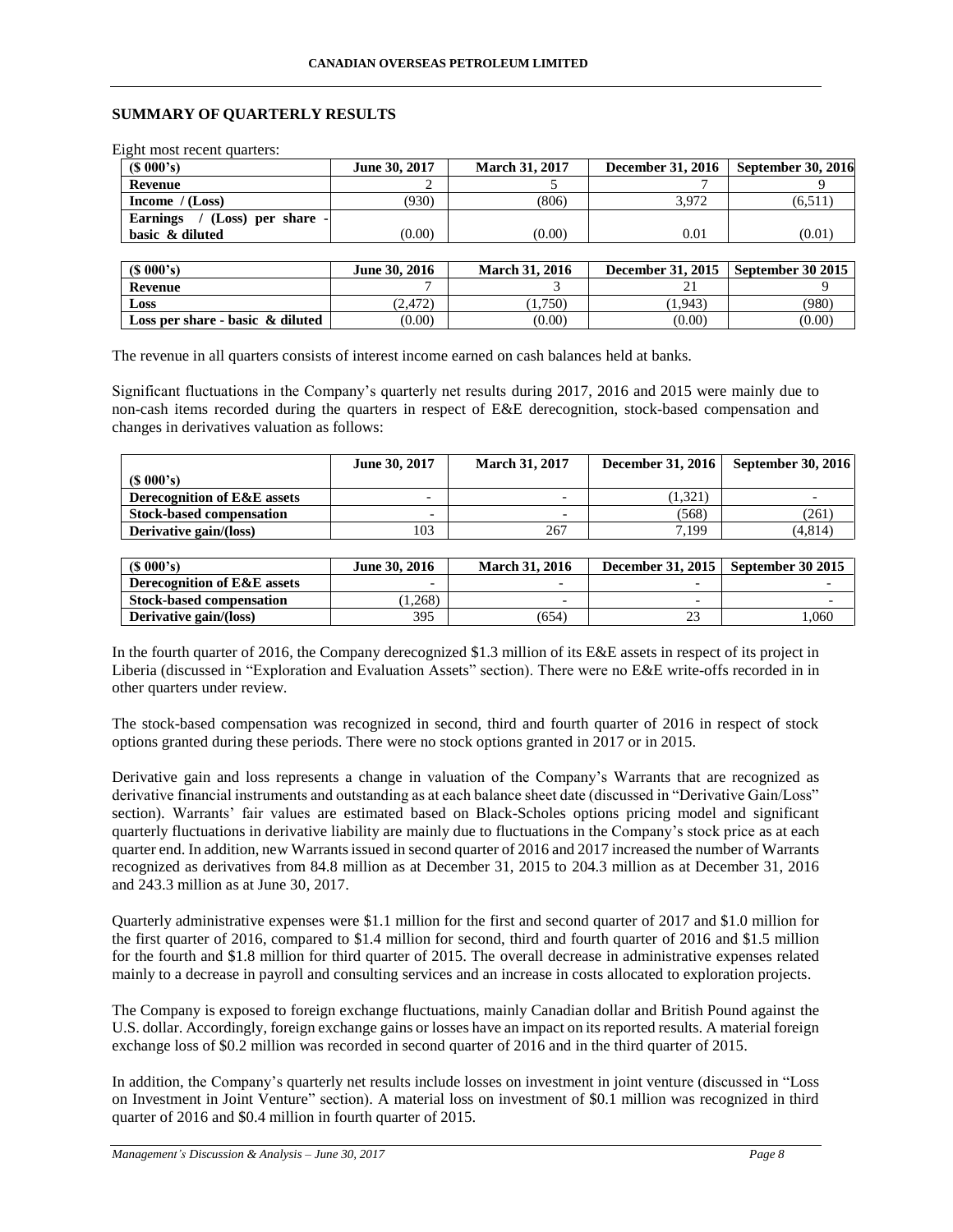#### **FINANCIAL INSTRUMENTS\***

The Company's financial instruments consist of cash, short-term deposits, credit card deposits, accounts receivable, as well as accounts payable, accrued liabilities and derivative liability. It is management's opinion that the Company is not currently exposed to significant interest and/or credit risks arising from these financial instruments and that the fair value of these financial instruments approximates their carrying value.

To mitigate a portion of foreign exchange risk exposure and to the extent it is feasible, the Company keeps its funds in currencies applicable to its known short-term commitments. No assurance can be given that such management of risk exposure will offset and/or eliminate the foreign exchange loss/gain fluctuations.

*\* This section contains forward-looking information. Please see the "Forward-looking Information and Statements" section (at the beginning of this document) for a discussion of risks and uncertainties relating to such information.*

### **SHARE CAPITAL**

The Company is authorized to issue an unlimited number of common and preferred shares.

On June 12, 2017, further to a UK prospectus, the Company closed a placing of 656,000,000 Common Shares at a price of GBP 0.005 (\$0.006) for gross proceeds of GBP 3.3 million (\$4.2 million) (the "UK Placing). The Brokers were paid a cash commission of GBP \$0.2 million (\$0.25 million) representing approximately 6.0% of the gross proceeds of the UK Placing. Other expenses (mainly legal and stock exchanges' fees) amounted to approximately GBP 0.4 million (\$0.5 million). The Company will use net proceeds from the UK Placing of approximately \$3.4 million to finance its administrative expenses.

In connection with the UK Placing, the Company also issued 39,000,000 warrants to its broker (the Broker's Warrants") as compensation warrants. Each Broker's Warrant entitles the holder thereof to purchase one Common Share of the Company at an exercise price of GBP 0.005 (\$0.006) per Common Share on or before June 12, 2019.

As at June 30, 2017, there were 1,273,139,350 Common Shares issued and outstanding.

As at June 30, 2017, the Company had the following outstanding securities other than Common Shares:

- 293,850,267 share purchase warrants issued and outstanding to purchase Common Shares with a weighted average exercise price of \$0.12 per share and a remaining contractual life of one month to one year and 11 months; and
- 56,205,000 stock options issued and outstanding to purchase Common Shares with a weighted average exercise price of \$0.11 per Common Share and a remaining contractual life of one year and four months to four years and four months.

Subsequent to quarter end, on July 9, 2017, 79,417,699 warrants issued further to the 2015 public offering and 4,548,380 related broker warrants expired unexercised.

There were no changes to the Company's stock option plan, no stock options were granted, exercised or expired and 4,800,000 forfeited during the six months ended June 30, 2017.

## **COMMITMENTS AND CONTRACTUAL OBLIGATIONS\***

As at June 30, 2017, the Company has the following commitments:

| In $$000's$  | Total | Less than<br><b>One Year</b> | <b>One to Three</b><br>Years | Four to<br><b>Five Years</b> | After Five<br><b>Years</b> |
|--------------|-------|------------------------------|------------------------------|------------------------------|----------------------------|
| Office lease | 1.230 | 509                          | 721                          | $\sim$                       | $\sim$                     |

The Company is committed under an operating lease agreement for the rental of office space in Calgary, Canada. The approximate lease payments total \$1.2 million and are payable over the next two and half years.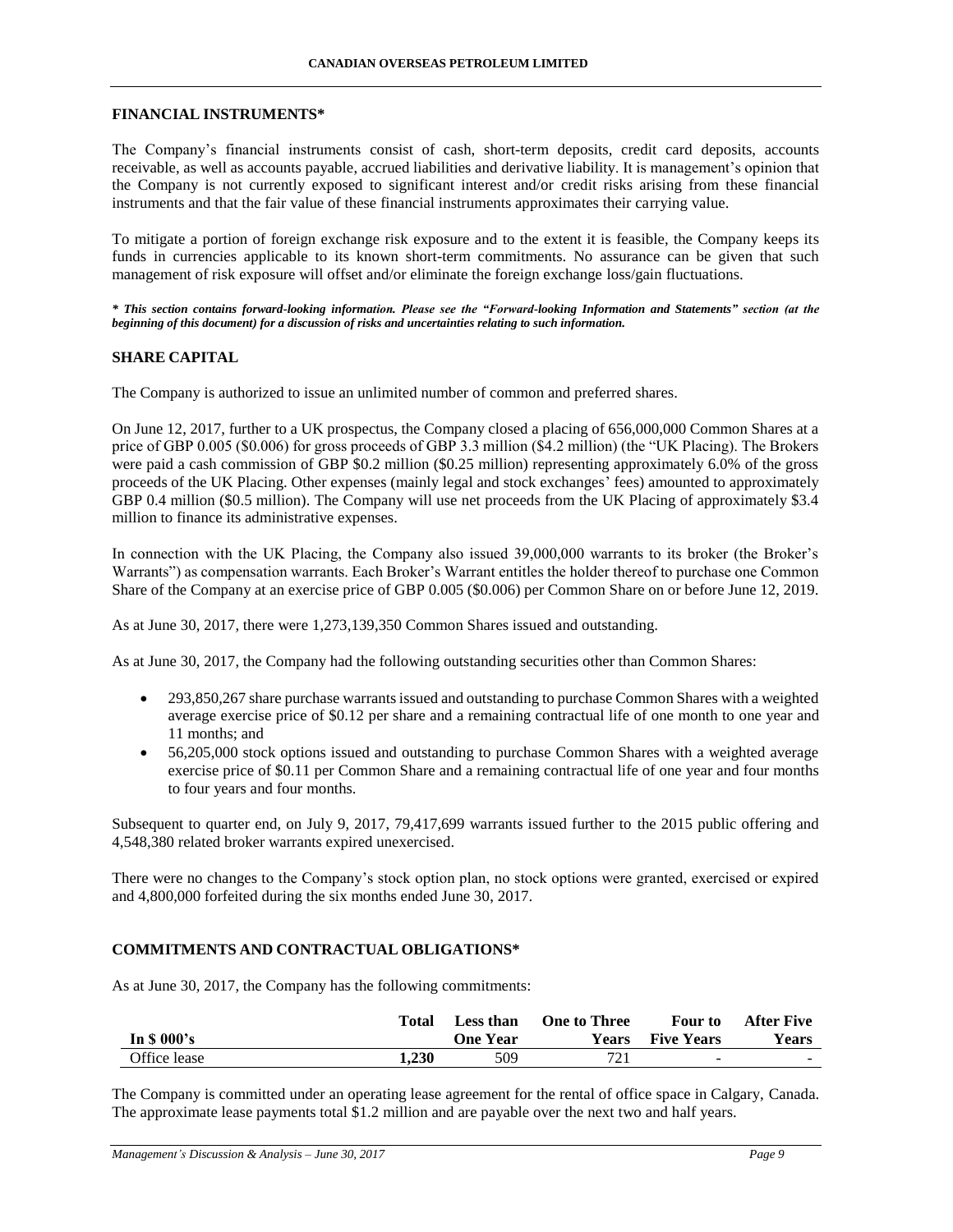## **COMMITMENTS AND CONTRACTUAL OBLIGATIONS\* (CONTINUED)**

### *ShoreCan's Commitments*

The Company currently holds a 50% interest in a jointly controlled entity, ShoreCan, focusing on acquisitions of upstream oil and gas exploration, development and producing assets in sub-Saharan Africa. The determination of ShoreCan as a joint venture was based on ShoreCan's structure through a separate legal entity whereby neither the legal form nor the contractual arrangement give the owners rights to the assets and obligations for the liabilities within the normal course of business, nor does it give rights to the economic benefits of the assets or responsibility for settling liabilities associated with the arrangement.

The Company and its joint venture partner signed a funding agreement, effective October 24, 2014 (the "Funding Agreement") providing financial support as needed in proportion to its interest (50% each) in ShoreCan for ShoreCan's expenses and obligations. The Funding Agreement does not impose any guarantees from the Company and/or its joint venture partner. Amounts advanced to ShoreCan under the terms of the Funding Agreement are unsecured and payable on or before October 24, 2017 contingent upon ShoreCan generating its own cashflows. Interest is charged monthly at an annual rate of 3.0% above 12 month USD LIBOR.

On September 13, 2016, ShoreCan closed an acquisition of 80% of the issued share capital of Essar Nigeria, a company which sole asset is a 100% interest in OPL 226 license offshore Nigeria. As part of the shareholder agreement, ShoreCan has agreed to cover the funding of Essar Nigeria's operations. As a party to a PSC for OPL 226, Essar Nigeria is required to seek Nigerian Government ministerial consent for the transaction. The respective application has been made and the parties to the transaction are awaiting its approval.

In January 2017, three ShoreCan's representatives were appointed Directors of Essar Nigeria, gaining a majority on Essar Nigeria board. ShoreCan has assessed that the transaction does not meet criteria of a business acquisition as Essar Nigeria is in exploration/development stage and as at June 30, 2017, ShoreCan has legal control over Essar Nigeria. As at the date of filing of this MD&A, Shorecan has assessed that they do not have control under the control framework of IFRS 10, *Consolidated Financial Statements.* Accordingly, the financial statements of ShoreCan (presented in the Note 3 accompanying the Company's unaudited condensed consolidated financial statements as at June 30, 2017) do not include Essar Nigeria results for the first and second quarter of 2017 and the \$0.25 million representing the cash consideration paid, is still recognized as a deposit in ShoreCan's books as at as at June 30, 2017.

In addition, ShoreCan has committed to invest up to a maximum of \$80 million into Essar Nigeria in the form of an interest-free shareholder loan. The funds will be used for Essar Nigeria operations and in particular, to cover work program obligations, including the costs of drilling one well under Phase-1 of the PSC; the Phase-1 period was extended to November 30, 2017. Upon receiving final approval from the Nigerian Government, ShoreCan will finalize the recording of this investment based on the fair values of Essar Nigeria's assets and liabilities. As at December 31, 2015, as per Essar Nigeria's audited financial statements, Essar Nigeria had total assets of \$69.8 million and total liabilities of \$69.7 million, including a loan to its parent of \$64.7 million. The agreement with Essar Nigeria provides for the repayment of this loan from future production.

As at the date of filing this MD&A, COPL has not provided any guarantee in respect of obligations, commitments and/or losses of either ShoreCan or Essar Nigeria.

*\* This section contains forward-looking information. Please see the "Forward-looking Information and Statements" section (at the beginning of this document) for a discussion of risks and uncertainties relating to such information.*

# **LIQUIDITY AND CAPITAL RESOURCES\***

As of June 30, 2017, the Company had a working capital of approximately \$3.0 million, cash and cash equivalents of \$3.9 million and shareholders' equity of \$18.6 million.

For the six months ended June 30, 2017, the Company's cash used in operating activities amounted to \$2.1 million (compared to \$2.6 million for the six months ended June 30, 2016) and cash used in investing activities amounted to \$0.3 million for the six months ended June 30, 2017 (compared to \$0.1 million for the same period in 2016).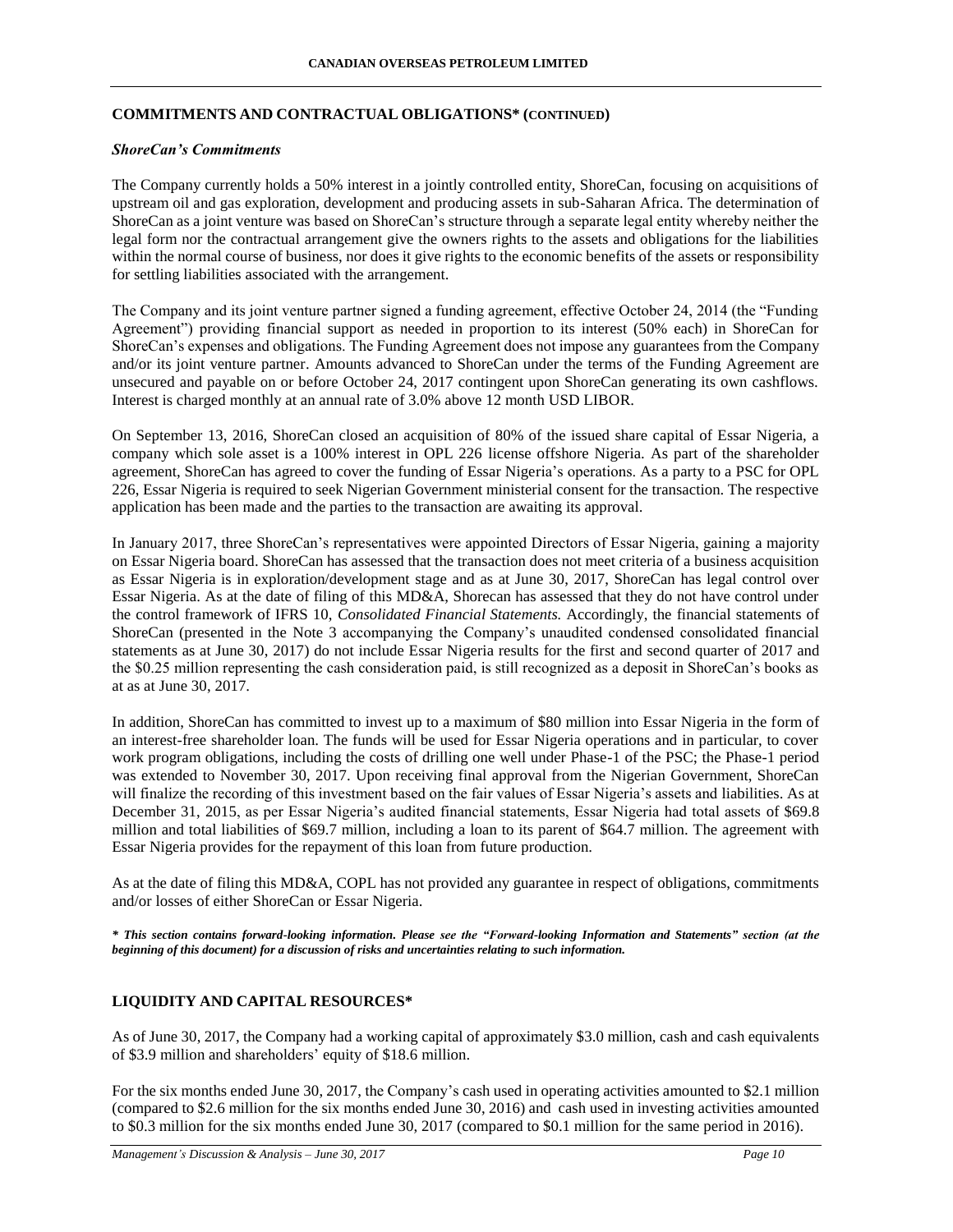## **LIQUIDITY AND CAPITAL RESOURCES\* (CONTINUED)**

Cash provided by financing activities amounted to \$3.5 million for the six months ended June 30, 2017 (\$6.0 million for the same period in 2016) and related entirely to net proceeds from the UK Placing closed on June 12, 2017. The Company will use these funds to finance its administrative expenses.

Currently, the Company does not have material cash inflows and/or adequate financing to develop profitable operations. The Company is pursuing exploration projects that, if successful, will require substantial additional financing before they are able to generate positive cash flows. Accordingly, the Company's planned growth and future development activities are dependent on its ability to obtain additional financing. There is no assurance that the Company will be able to obtain adequate financing in the future or that such financing will be obtained on terms advantageous to the Company.

*\* This section contains forward-looking information. Please see the "Forward-looking Information and Statements" section (at the beginning of this document) for a discussion of risks and uncertainties relating to such information.*

## **ACCOUNTING PRONOUNCEMENTS**

### *Critical Accounting Estimates*

The preparation of the financial statements in accordance with IFRS requires the Company to make estimates, assumptions and judgements in applying the Company's accounting policies and practices, which may have a significant impact on the financial results reported by the Company. Actual results could differ from estimated amounts, and those differences may be material. A comprehensive discussion of the Company's significant policies and critical accounting estimates is contained in the audited consolidated financial statements for the years ended December 31, 2016 and 2015.

## **DISCLOSURE CONTROLS AND PROCEDURES**

The Company's Chief Executive Officer and Chief Financial Officer have designed disclosure controls and procedures ("DC&P"), or caused it to be designed under their supervision, to provide reasonable assurance that material information relating to the Company is made known to them by others, particularly during the period in which the annual filings are being prepared, and information required to be disclosed by the Company in its annual filings, interim filings or other reports filed or submitted by it under securities legislation is recorded, processed, summarized and reported within the time periods specified in securities legislation. Management of COPL, including the Chief Executive Officer and Chief Financial Officer evaluate the effectiveness of the Company's DC&P annually.

## **INTERNAL CONTROLS OVER FINANCIAL REPORTING**

The Company's Chief Executive Officer and Chief Financial Officer are responsible for establishing and maintaining internal control over financial reporting ("ICFR"). They have designed ICFR, or caused it to be designed under their supervision, to provide reasonable assurance regarding the reliability of financial reporting and the preparation of financial statements for external purposes in accordance with IFRS. The control framework the Company's officers used to design the Company's ICFR is the Internal Control – Integrated Framework issued by the Committee of Sponsoring Organizations.

No material changes in the Company's ICFR were identified during the six month period ended June 30, 2017, that have materially affected, or are reasonably likely to materially affect the Company's ICFR.

It should be noted that a control system, including the Company's disclosure and internal controls procedures, no matter how well conceived, can provide only reasonable, but not absolute, assurance that the objectives of the control system will be met and it should not be expected the disclosure and internal control procedures will prevent all errors or fraud. In reaching a reasonable level of assurance, management necessarily is required to apply its judgment in evaluating the cost/benefit relationship of possible controls and procedures.